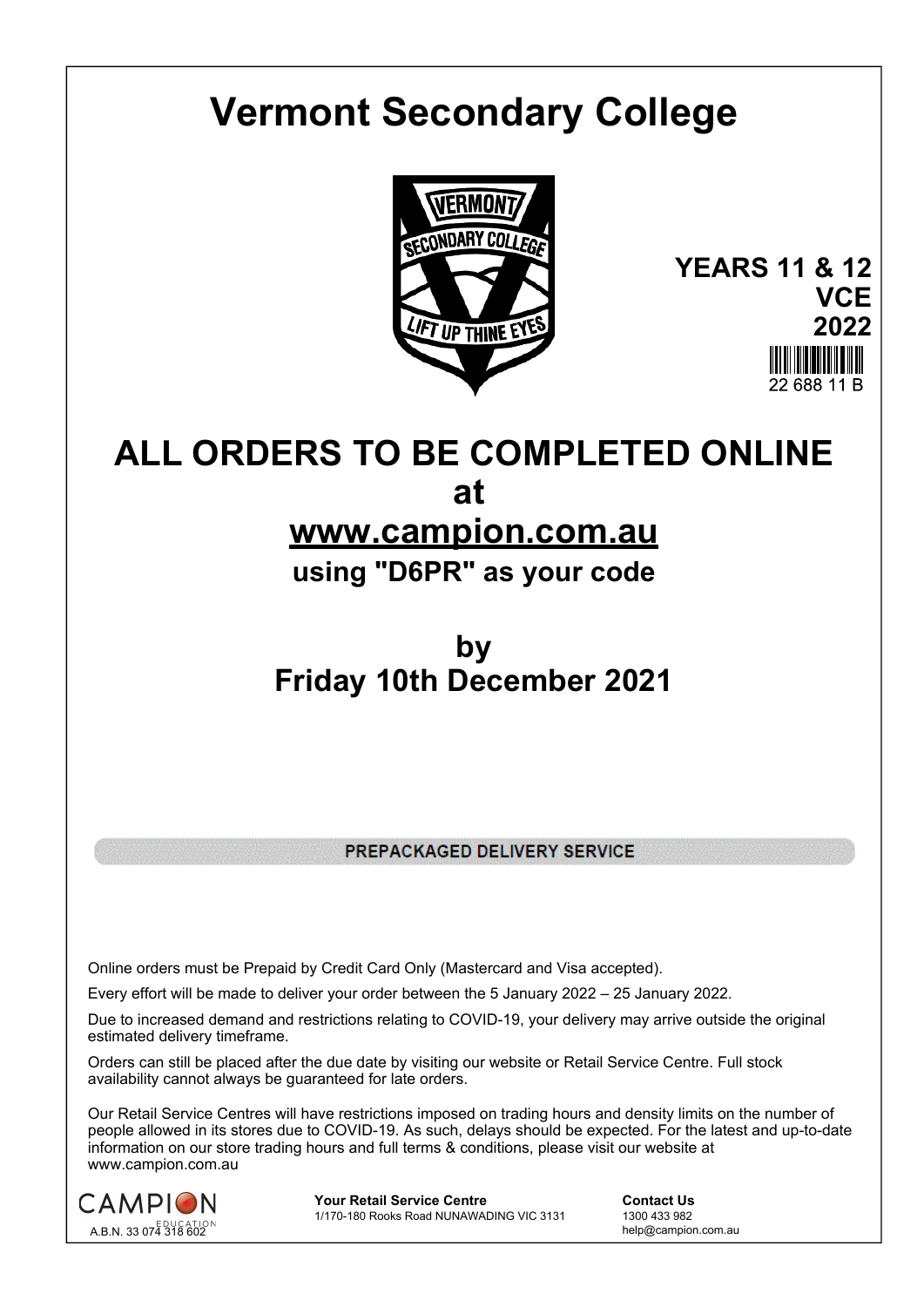| ICK THE BOX FOR THE ITEMS REQUIRED — |  |
|--------------------------------------|--|
|--------------------------------------|--|

TICK THE BOX FOR THE ITEMS REQUIRED

IV

Location

Price

| Description |
|-------------|
|             |

 $\mathbf{I}$ 

# **YEARS 11 & 12 VCE**

Price

Location

Description

**Please note that there are digital products (eCode or cCode) on this Resource List.** These items can only be ordered online, and cannot be refunded for change of mind. **These products are single user licences and are only valid for 1 year (unless otherwise stated).**

## **DIARY**

University<br>1 x Vermont Secondary College School Diary 2022 ...... \$11.20 1 Processing P52532

**(The College strongly recommends that students purchase this diary for individual use during the year).**

# **ACCOUNTING UNITS 1 & 2**

| 1 x Cambridge VCE Accounting 1&2 (Print & Digital) 3E \$82.95 2 | P15636 | <b>PUULLUU IIIARAULIIILII URITU VA T</b>                             |
|-----------------------------------------------------------------|--------|----------------------------------------------------------------------|
|                                                                 |        | 1 x Key Concepts VCE Bus Man 3&4 Print/LearnON/ \$80.00 27<br>P12133 |
| 1 x Calculator Casio Scientific FX-82AU Plus II 2E \$38.95 3    | P52000 |                                                                      |
| (Retain for following year)                                     |        | P55152                                                               |
|                                                                 | P51085 | 2 x Display Book A4 20 Pocket Black Refillable \$4.00 29<br>P55442   |
|                                                                 | P55152 | <b>CHEMISTRY UNITS 1 &amp; 2</b>                                     |
| 2 x Display Book A4 20 Pocket Black Refillable \$4.00 6         | P55442 |                                                                      |

# **ACCOUNTING UNITS 3 & 4**

| PLEASE SELECT ONE OPTION ONLY:                                                                                                                                                    |         | <b>Choose One</b> |                    | [Commons et al]                                                                                 |
|-----------------------------------------------------------------------------------------------------------------------------------------------------------------------------------|---------|-------------------|--------------------|-------------------------------------------------------------------------------------------------|
| <b>OPTION 1 : TEXTBOOK AND WORKBOOK</b><br>1 x Cambridge VCE Accounting 3&4 (Print/Digital/<br>$-OR-$                                                                             | \$99.95 | $\blacksquare$    | P <sub>15715</sub> | $-OR-$<br><b>OPTION 2: FOR THOSE</b><br>If you have purchased th<br>purchase the Reactivatio    |
| <b>OPTION 2: FOR THOSE STUDENTS WITH SECONDHAND TEXTBOOK</b><br>If you have purchased the textbook secondhand, then you are still required to purchase<br>a NEW Workbook          |         |                   |                    | 1 x Digital Heinemann VCE (<br>Reactivation) 5E                                                 |
| 1 x Cambridge VCE Accounting 3&4 Workbook 4E<br>(As this is a workbook it must be purchased NEW)                                                                                  | \$28.95 | 8   1             | P <sub>15653</sub> | 1 x Calculator Casio Scientific<br>(Retain from previous year)<br>1 x Binder Book A4 128 Page 8 |
| Edrolo's Accounting Units 3&4 - \$33.00 (incl. GST)                                                                                                                               |         |                   |                    | 2 x Display Book A4 20 Pocket                                                                   |
| (The College reguires students to purchase this Edrolo Subscription to Online Digital<br>corping Motoriale, Vous quido toggher will provide further information and noumante must |         |                   |                    | Edrolo's Chemistry Units 1&<br>The Callage requires students                                    |

Learning Materials. Your subject teacher will provide further information and payments must be made online, via your Edrolo account at: edrolo.com.au).

| 1 x Calculator Casio Scientific FX-82AU Plus II 2E \$38.95 9 | P52000 |                                  |                   |
|--------------------------------------------------------------|--------|----------------------------------|-------------------|
|                                                              | P55152 | <b>CHEMISTRY UNITS 3 &amp; 4</b> |                   |
| 2 x Display Book A4 20 Pocket Black Refillable \$4.00 11     | P55442 |                                  |                   |
|                                                              | P51085 | PLEASE SELECT ONE OPTION ONLY:   | <b>Choose One</b> |

# **AUSTRALIAN AND GLOBAL POLITICS UNITS 1 & 2**

|                                                          |  | P55152 | [Hogendoorn, Bob et al]<br>- OR -                       |
|----------------------------------------------------------|--|--------|---------------------------------------------------------|
| 1 x Display Book A4 20 Pocket Black Refillable \$2.00 14 |  | P55442 | <b>OPTION 2 : FOR THOS</b><br>If you have purchased the |

## **BIOLOGY UNITS 1 & 2**

New Edition for 2022 1 x Heinemann Biology 1 VCE SB/EB 6E [Bruns et al].. \$94.95 15 P30100

### **Edrolo's Biology Units 1&2 - \$33.00 (incl. GST)**

(The College requires students to purchase this Edrolo Subscription to Online Digital Learning Materials. Your subject teacher will provide further information and payments must be made online, via your Edrolo account at: edrolo.com.au).

|                                                                                       | P55152 | ---------<br>New Edition for 2022                                |
|---------------------------------------------------------------------------------------|--------|------------------------------------------------------------------|
| 4 x Display Book A4 20 Pocket Black Refillable \$8.00 17                              | P55442 | 1 x Calculator Casio Scientific<br>(Retain from previous year    |
| <b>BIOLOGY UNITS 3 &amp; 4</b>                                                        |        | 2 x Binder Book A4 8mm 128 B                                     |
| 1 x Heinemann Biology 2 VCE SB/EB 6E [Bruns et al] \$94.95 18<br>New Edition for 2022 | P30103 | <b>Edrolo's Chemistry Units 3&amp;</b>                           |
| 1 x Biozone VCE Units 3&4 Biology Student Workbook \$44.95 19                         | P15502 | (The College requires students<br>Learning Materials. Your subje |

(As this is a workbook it must be purchased NEW) New Edition for 2022

### **Edrolo's Biology Units 3&4 - \$33.00 (incl. GST)**

(The College requires students to purchase this Edrolo Subscription to Online Digital Learning Materials. Your subject teacher will provide further information and payments must be made online, via your Edrolo account at: edrolo.com.au).

|                                                                                                                                                              |         | $20 \mid$ 1          | P55152             |
|--------------------------------------------------------------------------------------------------------------------------------------------------------------|---------|----------------------|--------------------|
| 1 x Sketch Book A3 Perf Board Cover 20 leaf/40 pages \$5.05                                                                                                  |         | 21                   | P56475             |
| 2 x Display Book A4 20 Pocket Black Refillable \$4.00                                                                                                        |         | $22 \Box$            | P55442             |
| 1 x Checkpoints VCE Biology 3&4 (2022) \$34.95 23 □<br>Optional: students may wish to purchase a copy to facilitate ongoing revision<br>New Edition for 2022 |         |                      | P30229             |
| <b>BUSINESS MANAGEMENT UNITS 1 &amp; 2</b>                                                                                                                   |         |                      |                    |
| 1 x Key Concepts VCE Bus Man 1&2 Print/LearnON/ \$80.00                                                                                                      |         | 24 $\Box$            | P05693             |
|                                                                                                                                                              |         | 25<br>$\mathbf{I}$   | P55152             |
| 2 x Display Book A4 20 Pocket Black Refillable \$4.00                                                                                                        |         | 26<br>$\blacksquare$ | P55442             |
| <b>BUSINESS MANAGEMENT UNITS 3 &amp; 4</b>                                                                                                                   |         |                      |                    |
| 1 x Key Concepts VCE Bus Man 3&4 Print/LearnON/                                                                                                              | \$80.00 | $27 \Box$            | P <sub>12133</sub> |
|                                                                                                                                                              |         | $28 \Box$            | P55152             |
| 2 x Display Book A4 20 Pocket Black Refillable \$4.00                                                                                                        |         | 29                   | P55442             |
|                                                                                                                                                              |         |                      |                    |

| PLEASE SELECT ONE OPTION ONLY:<br>OPTION 1 : PRINT AND DIGITAL TEXTBOOK                                                      |         |    | <b>Choose One</b>      |                    |
|------------------------------------------------------------------------------------------------------------------------------|---------|----|------------------------|--------------------|
| 1 x Heinemann Chemistry 1 VCE SB/EB 5E<br>$-OR-$<br><b>OPTION 2: FOR THOSE STUDENTS WITH SECONDHAND TEXTBOOK</b>             | \$88.95 |    | $30$ $\Box$            | P05244             |
| If you have purchased the above textbook secondhand, then you are still required to<br>purchase the Reactivation Access Code |         |    |                        |                    |
| 1 x Digital Heinemann VCE Chemistry 1 (2Yr                                                                                   | \$25.00 |    | 31 ORDER ONLINE E02413 |                    |
| 1 x Calculator Casio Scientific FX-82AU Plus II 2E \$38.95<br>(Retain from previous year)                                    |         |    | $32 \Box$              | P52000             |
|                                                                                                                              |         |    | 33 I I                 | P <sub>55153</sub> |
| 2 x Display Book A4 20 Pocket Navy Blue Refillable                                                                           | \$4.00  | 34 |                        | P55443             |

### **Edrolo's Chemistry Units 1&2 - \$33.00 (incl. GST)**

(The College requires students to purchase this Edrolo Subscription to Online Digital Learning Materials. Your subject teacher will provide further information and payments must be made online, via your Edrolo account at: edrolo.com.au).

| PLEASE SELECT ONE OPTION ONLY:                                                                                                                                                                          |         | <b>Choose One</b>      |                    |
|---------------------------------------------------------------------------------------------------------------------------------------------------------------------------------------------------------|---------|------------------------|--------------------|
| OPTION 1 : PRINT AND DIGITAL TEXTBOOK                                                                                                                                                                   |         |                        |                    |
| 1 x Heinemann Chemistry 2 VCE SB/EB 5E                                                                                                                                                                  | \$88.95 | $35\Box$               | P <sub>10907</sub> |
| $-OR -$<br><b>OPTION 2: FOR THOSE STUDENTS WITH SECONDHAND TEXTBOOK</b><br>If you have purchased the above textbook secondhand, then you are still required to<br>purchase the Reactivation Access Code |         |                        |                    |
| 1 x Digital Heinemann VCE Chemistry 2 (2Yr                                                                                                                                                              | \$25.00 | 36 ORDER ONLINE E02417 |                    |
| 1 x Digital Jacaranda VCE StudyON Chemistry 2 3&4 \$15.00<br>(Optional)                                                                                                                                 |         | 37 ORDER ONLINE E01532 |                    |
| 1 x Checkpoints VCE Chemistry 3&4 (2022) \$34.95<br>(Optional)<br>New Edition for 2022                                                                                                                  |         | $38$ $\Box$            | P30231             |
| 1 x Calculator Casio Scientific FX-82AU Plus II 2E \$38.95<br>(Retain from previous year)                                                                                                               |         | 39 I I                 | P52000             |
|                                                                                                                                                                                                         |         | 40   1                 | P55153             |
| Edrolo's Chamistry Units 284 \$22.00 (incl. GST)                                                                                                                                                        |         |                        |                    |

### Edrolo's Chemistry Units 3&4 - \$33.00 (incl.

(The College requires students to purchase this Edrolo Subscription to Online Digital Learning Materials. Your subject teacher will provide further information and payments must 2E ................................................................................... \$44.95 <sup>19</sup> P15502 be made online, via your Edrolo account at: edrolo.com.au).

# **COMPUTING - APPLIED COMPUTING UNITS 1 & 2**

| 1 x Nelson VCE Applied Computing 1&2 (Print & | $$88.95$ 41 $\Box$ | P <sub>11760</sub> |
|-----------------------------------------------|--------------------|--------------------|
|                                               |                    |                    |
|                                               |                    | P55551             |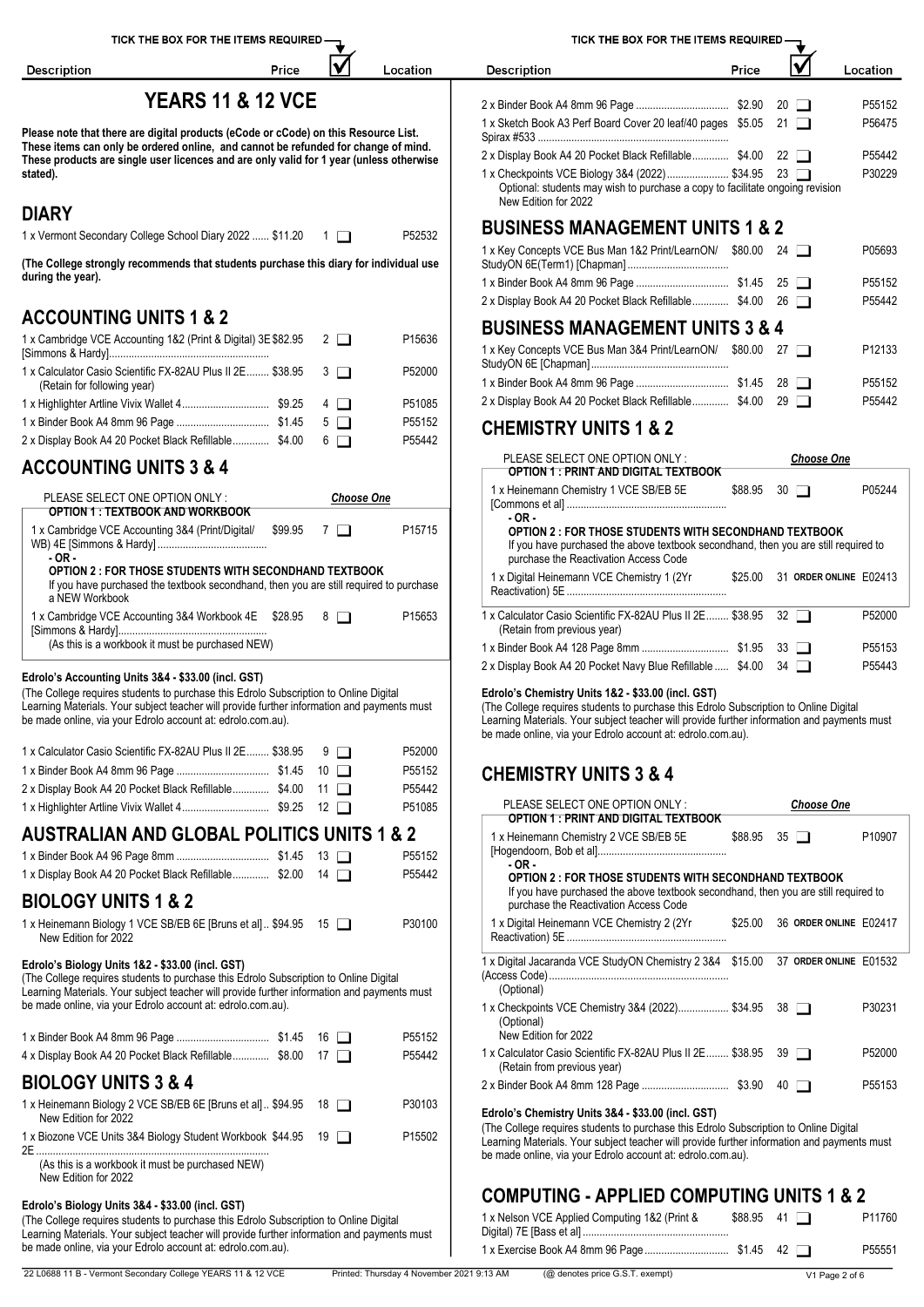| TICK THE BOX FOR THE ITEMS REQUIRED -                                                                         |                    |                                      |        |                            | TICK THE BOX FOR THE ITEMS                                                                                   |
|---------------------------------------------------------------------------------------------------------------|--------------------|--------------------------------------|--------|----------------------------|--------------------------------------------------------------------------------------------------------------|
| <b>Description</b>                                                                                            | Price              |                                      |        | Location                   | <b>Description</b>                                                                                           |
| Refer to General Stationery List for additional items                                                         |                    |                                      |        |                            | 1 x Insight Comparisons: 7 Stages Grieving/Longest<br>Mem(Print&Dig) [Anica Boulanger-Mashberg]              |
| <b>COMPUTING-SOFTWARE DEVELOPMENT UNITS 3&amp;4</b>                                                           |                    |                                      |        |                            | 1 x Loose Leaf Refills Reinforced A4 7mm Pkt 50                                                              |
| 1 x Nelson VCE Software Development 3&4                                                                       | $$88.95$ 43 $\Box$ |                                      |        | P19130                     | <b>ENGLISH LANGUAGE UNITS 1</b><br>1 x Insight English Language for Senior Students (Prin                    |
|                                                                                                               |                    |                                      |        | P55551                     | 1 x Love the Lingo VCE English Language Units 1&2                                                            |
| Refer to General Stationery List for additional items                                                         |                    |                                      |        |                            |                                                                                                              |
| <b>DRAMA UNITS 1 &amp; 2</b>                                                                                  |                    |                                      |        |                            | <b>ENGLISH LANGUAGE UNITS 3 &amp;</b><br>1 x Living Lingo VCE English Language Units 3&4                     |
| No Text Required                                                                                              |                    |                                      |        |                            | 1 x VCE English Language Exam Guide 3E [Kirsten                                                              |
| 1 x Visual Art Diary A4 110gsm 60 Sheet/120 Page  \$5.65<br>1 x Exercise Book A5 48 page 12mm PP Cover \$1.20 |                    | $45\Box$<br>$46$ $\Box$<br>47 $\Box$ |        | P55152<br>P58197<br>P51617 | 1 x Insight English Language for Senior Students (Prin<br>(Retain from previous year. Only new students to p |
| <b>DRAMA UNITS 3 &amp; 4</b>                                                                                  |                    |                                      |        |                            | <b>ENGLISH STATIONERY UNITS 1</b>                                                                            |
| 1 x Acting Smart - Drama 8E [Bird & Sallis]  \$64.00                                                          |                    | 48 □                                 |        | P15688                     | 1 x Binder A4 2D Ring PVC 25mm Blue                                                                          |
| 1 x Visual Art Diary A4 110gsm 60 Sheet/120 Page  \$5.65                                                      |                    | $49$ $\Box$                          |        | P58197                     | 1 x Binder Book A4 8mm 96 Page                                                                               |
|                                                                                                               |                    | $50$ $\Box$                          |        | P55152                     | 1 x Binder Book A4 8mm 128 Page                                                                              |
| 1 x Exercise Book A5 48 page 12mm PP Cover \$1.20                                                             |                    | 51 $\Box$                            |        | P51617                     | 1 x Index Dividers A4 5 Tab (Board)<br>2 x Pocket Plastic 11 Hole A4 Pkt 10                                  |
| <b>ECONOMICS UNITS 1 &amp; 2</b>                                                                              |                    |                                      |        |                            | 3 x Loose Leaf Refills Reinforced A4 7mm Pkt 50                                                              |
| 1 x CPAP Economics From The Ground Up VCE 1&2 \$75.80 52                                                      |                    |                                      |        | P06509                     | <b>FOOD STUDIES UNITS 1 &amp; 2</b>                                                                          |
| <b>ECONOMICS UNITS 3 &amp; 4</b>                                                                              |                    |                                      |        |                            | Foods Studies Online Subscription Yr11<br>(Supplied at School)                                               |
| 1 x CPAP Economic Fundamentals in Aus VCE 3&4 \$75.80                                                         |                    | $53$ $\Box$                          |        | P19610                     | 1 x Apron Cotton Black (Centre & Pencil Pockets)<br>1 x Binder A4 2D Ring PVC 25mm Blue                      |
| <b>ENGLISH UNITS 1 &amp; 2</b>                                                                                |                    |                                      |        |                            | 1 x Display Book A4 20 Pocket Black Refillable                                                               |
| 1 x Oxford Australian Pocket Dictionary (8E) (H/B)                                                            | $$29.95$ 54 $\Box$ |                                      |        | P15844                     |                                                                                                              |
| (Retain from previous year.)                                                                                  |                    |                                      |        |                            | 2 x Pen Ballpoint Cap Type Black Medium                                                                      |
| 1 x Insight English Year 11 (Print&Digital) New 2E                                                            | \$44.95            | 55                                   | $\Box$ | P09104                     | 2 x Pen Ballpoint Cap Type Blue Medium<br>2 x Pen Ballpoint Cap Type Red Medium                              |
|                                                                                                               |                    |                                      |        |                            | 1 x Loose Leaf Refills Reinforced A4 7mm Pkt 50                                                              |
| 1 x The Rugmaker Of Mazar-e-Sharif (P/B - Novel)                                                              | $$24.95$ 56 $\Box$ |                                      |        | P02472                     | <b>FOOD STUDIES UNITS 3 &amp; 4</b>                                                                          |
| 1 x Stolen (Currency Play)(2003 edn) [Jane Harrison] \$23.99<br>1 x Lieutenant, The [Kate Grenville]  \$22.99 |                    | $57$ $\Box$<br>$58$ $\Box$           |        | P02692<br>P01578           | Foods Studies Online Subscription Yr12                                                                       |
|                                                                                                               |                    |                                      |        |                            | (Supplied at School)<br>1 x Apron Cotton Black (Centre & Pencil Pockets)                                     |
| <b>ENGLISH UNITS 3 &amp; 4</b>                                                                                |                    |                                      |        |                            | 1 x Binder A4 4D Ring PVC 25mm Black                                                                         |
| 1 x Oxford Australian Pocket Dictionary (8E) (H/B)                                                            | $$29.95$ 59 $\Box$ |                                      |        | P15844                     | 1 x Display Book A4 20 Pocket Black Refillable                                                               |
| (Retain from previous year.)                                                                                  |                    |                                      |        |                            |                                                                                                              |
| 1 x Insight English Year 12 (Print&Digital) New 2E                                                            | \$44.95            | $60$ $\Box$                          |        | P00612                     | 2 x Pen Ballpoint Cap Type Black Medium                                                                      |
| 1 x Hate Race (P/B) [Maxine Beneba Clarke]  \$22.99                                                           |                    | 61 □                                 |        | P15500                     | 2 x Pen Ballpoint Cap Type Blue Medium                                                                       |
| 1 x Like a House on Fire [Cate Kennedy] \$29.99                                                               |                    | 62 $\Box$                            |        | P00024                     | 2 x Pen Ballpoint Cap Type Red Medium<br>1 x Loose Leaf Refills Reinforced A4 7mm Pkt 50                     |
| 1 x The Erratics [Vicki Laveau-Harvie]  \$24.99                                                               |                    | $63$ $\Box$                          |        | P17945                     |                                                                                                              |
| <b>ENGLISH EAL UNITS 1 &amp; 2</b>                                                                            |                    |                                      |        |                            | <b>FRENCH UNITS 1 &amp; 2</b>                                                                                |
| 1 x Cambridge Advanced Learners Dictionary (&                                                                 | \$73.95            | 64 <b>I</b>                          |        | P07752                     | 1 x Collins Robert French Dict: Complete & Unabridge<br>(Retain for the following year)                      |
| 1 x Secrets In The Fire (P/B) [Mankell] \$17.99<br>(Retain for following year)                                |                    | $65$ $\Box$                          |        | P15257                     | New Edition for 2022<br>1 x Schaum's Outline of French Grammar 7E [Crocker]                                  |
| 1 x The Rugmaker Of Mazar-e-Sharif (P/B - Novel)                                                              | \$24.95            | 66 O                                 |        | P02472                     | (Retain from previous year)                                                                                  |
| 1 x Loose Leaf Refills Reinforced A4 7mm Pkt 50  \$2.10                                                       |                    | $67$ $\Box$                          |        | P56387                     | 1 x Binder A4 2D Ring PVC 25mm Blue<br>1 x Binder Book A4 8mm 96 Page                                        |
|                                                                                                               |                    |                                      |        |                            | 1 x Pocket Plastic 11 Hole A4 Pkt 10                                                                         |
| <b>ENGLISH EAL UNITS 3 &amp; 4</b>                                                                            |                    |                                      |        |                            | 1 x Loose Leaf Refills Reinforced A4 7mm Pkt 50                                                              |
| 1 x Cambridge Advanced Learners Dictionary (&<br>(Retain from previous year)                                  | $$73.95$ 68 $\Box$ |                                      |        | P07752                     | <b>FRENCH UNITS 3 &amp; 4</b>                                                                                |
| 1 x Insight EAL Year 12 (Print) 2E [Napthine and                                                              | $$39.95$ 69 $\Box$ |                                      |        | P15803                     | 1 x Collins Robert French Dict: Complete & Unabridge<br>(Retain from previous year)                          |
| 1 x Longest Memory, The (P/B) [Fred D'Aguiar]  \$19.99                                                        |                    | 70 □                                 |        | P02967                     | New Edition for 2022                                                                                         |
| 1 x 7 Stages of Grieving, The (Play) (25th Anniv Ed) \$25.95                                                  |                    | $71$ $\Box$                          |        | P09079                     | 1 x Schaum's Outline of French Grammar 7E [Crocker]<br>(OR retain 6th edition from previous year)            |
|                                                                                                               |                    |                                      |        |                            |                                                                                                              |

| TICK THE BOX FOR THE ITEMS REQUIRED -                                                                                                |         |     |                |                    |
|--------------------------------------------------------------------------------------------------------------------------------------|---------|-----|----------------|--------------------|
| <b>Description</b>                                                                                                                   | Price   |     |                | Location           |
| 1 x Insight Comparisons: 7 Stages Grieving/Longest<br>Mem(Print&Dig) [Anica Boulanger-Mashberg]                                      | \$24.95 | 72  |                | P15006             |
| 1 x Loose Leaf Refills Reinforced A4 7mm Pkt 50  \$2.10                                                                              |         | 73  |                | P56387             |
| <b>ENGLISH LANGUAGE UNITS 1 &amp; 2</b>                                                                                              |         |     |                |                    |
| 1 x Insight English Language for Senior Students (Print) \$47.95                                                                     |         |     | 74 I I         | P <sub>12302</sub> |
| 1 x Love the Lingo VCE English Language Units 1&2 \$62.50                                                                            |         | 75  |                | P06705             |
| <b>ENGLISH LANGUAGE UNITS 3 &amp; 4</b>                                                                                              |         |     |                |                    |
| 1 x Living Lingo VCE English Language Units 3&4                                                                                      | \$62.50 |     | 76 I I         | P06706             |
| 1 x VCE English Language Exam Guide 3E [Kirsten                                                                                      | \$35.95 | 77  |                | P06469             |
| 1 x Insight English Language for Senior Students (Print) \$47.95<br>(Retain from previous year. Only new students to purchase.)      |         | 78  |                | P12302             |
| <b>ENGLISH STATIONERY UNITS 1 TO 4</b>                                                                                               |         |     |                |                    |
| 1 x Binder A4 2D Ring PVC 25mm Blue \$4.95                                                                                           |         |     | 79 ⊔           | P55111             |
|                                                                                                                                      |         | 80  | $\blacksquare$ | P55152             |
|                                                                                                                                      |         | 81  | $\blacksquare$ | P55153             |
|                                                                                                                                      |         | 82  | $\blacksquare$ | P55709             |
|                                                                                                                                      |         | 83  | $\blacksquare$ | P56328             |
| 3 x Loose Leaf Refills Reinforced A4 7mm Pkt 50  \$6.30                                                                              |         | 84  |                | P56387             |
| <b>FOOD STUDIES UNITS 1 &amp; 2</b>                                                                                                  |         |     |                |                    |
| Foods Studies Online Subscription Yr11  \$34.85<br>(Supplied at School)                                                              |         | 85  |                | F28523             |
| 1 x Apron Cotton Black (Centre & Pencil Pockets) \$16.95                                                                             |         | 86  |                | P52044             |
| 1 x Binder A4 2D Ring PVC 25mm Blue \$4.95                                                                                           |         | 87  |                | P55111             |
| 1 x Display Book A4 20 Pocket Black Refillable \$2.00                                                                                |         | 88  |                | P55442             |
|                                                                                                                                      |         | 89  |                | P55652             |
| 2 x Pen Ballpoint Cap Type Black Medium  \$0.70                                                                                      |         | 90  |                | P56094             |
| 2 x Pen Ballpoint Cap Type Blue Medium \$0.70                                                                                        |         | 91  |                | P56095             |
| 2 x Pen Ballpoint Cap Type Red Medium \$0.70                                                                                         |         | 92  |                | P56096             |
| 1 x Loose Leaf Refills Reinforced A4 7mm Pkt 50  \$2.10                                                                              |         | 93  |                | P56387             |
| <b>FOOD STUDIES UNITS 3 &amp; 4</b>                                                                                                  |         |     |                |                    |
| Foods Studies Online Subscription Yr12 \$34.85<br>(Supplied at School)                                                               |         |     | 94 I I         | F28524             |
| 1 x Apron Cotton Black (Centre & Pencil Pockets) \$16.95                                                                             |         | 95  |                | P52044             |
|                                                                                                                                      |         | 96  | $\mathbf{L}$   | P55135             |
| 1 x Display Book A4 20 Pocket Black Refillable \$2.00                                                                                |         | 97  | $\mathbf{I}$   | P55442             |
|                                                                                                                                      |         | 98  | $\mathbf{I}$   | P55652             |
| 2 x Pen Ballpoint Cap Type Black Medium \$0.70                                                                                       |         | 99  | Π              | P56094             |
| 2 x Pen Ballpoint Cap Type Blue Medium \$0.70                                                                                        |         | 100 |                | P56095             |
| 2 x Pen Ballpoint Cap Type Red Medium \$0.70                                                                                         |         | 101 |                | P56096             |
| 1 x Loose Leaf Refills Reinforced A4 7mm Pkt 50  \$2.10                                                                              |         | 102 |                | P56387             |
| <b>FRENCH UNITS 1 &amp; 2</b>                                                                                                        |         |     |                |                    |
| 1 x Collins Robert French Dict: Complete & Unabridged \$99.99 103<br>(Retain for the following year)<br>New Edition for 2022         |         |     |                | P19877             |
| 1 x Schaum's Outline of French Grammar 7E [Crocker] . \$37.95 104<br>(Retain from previous year)                                     |         |     |                | P17049             |
|                                                                                                                                      |         |     |                | P55111             |
|                                                                                                                                      |         | 106 |                | P55152             |
|                                                                                                                                      |         |     |                | P56328             |
| 1 x Loose Leaf Refills Reinforced A4 7mm Pkt 50  \$2.10 108                                                                          |         |     |                | P56387             |
| <b>FRENCH UNITS 3 &amp; 4</b>                                                                                                        |         |     |                |                    |
| 1 x Collins Robert French Dict: Complete & Unabridged \$99.99 109<br>(Retain from previous year)                                     |         |     |                | P19877             |
| New Edition for 2022<br>1x Schaum's Outline of French Grammar 7E [Crocker] \$37.95 110<br>(OR retain 6th edition from previous year) |         |     |                | P17049             |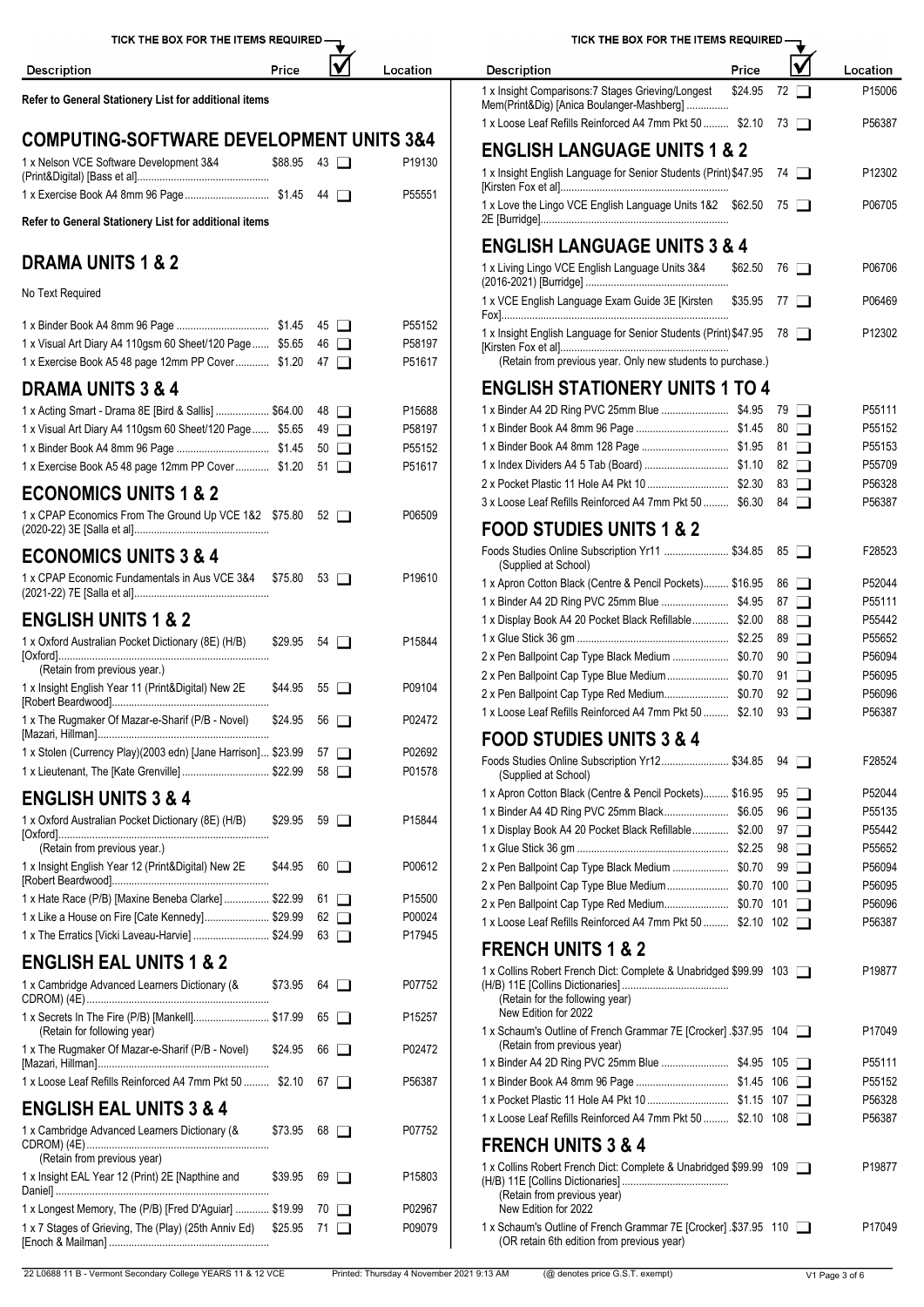| TICK THE BOX FOR THE ITEMS REQUIRED -                               |                     |  |                    | TICK THE BOX FOR THE ITEMS                                                                        |
|---------------------------------------------------------------------|---------------------|--|--------------------|---------------------------------------------------------------------------------------------------|
| <b>Description</b>                                                  | Price               |  | Location           | <b>Description</b>                                                                                |
|                                                                     |                     |  | P55152             |                                                                                                   |
| 1 x Display Book A4 20 Pocket Black Refillable \$2.00 112           |                     |  | P55442             | <b>HISTORY - MODERN HISTORY L</b>                                                                 |
| <b>GERMAN UNITS 1 &amp; 2</b>                                       |                     |  |                    | 2 x Binder A4 2D Ring 25mm PE Blue<br>1 x Exercise Book A4 128 Page 8mm                           |
| 1 x Collins German Dictionary in Colour 9E Bilingual H/ \$79.99 113 |                     |  | P15459             |                                                                                                   |
| (Retain for following year)                                         |                     |  |                    | <b>HISTORY - ANCIENT HISTORY L</b>                                                                |
| 1 x Schaum's Outline of German Grammar 6E                           | $$38.95$ 114 $\Box$ |  | P16580             | 1 x Ancient Greece (Print and Digital)                                                            |
| (Retain from previous year)                                         |                     |  |                    | 1 x Binder A4 2D Ring 25mm PE Blue                                                                |
|                                                                     |                     |  | P55111             |                                                                                                   |
|                                                                     |                     |  | P55152             |                                                                                                   |
|                                                                     |                     |  | P56328             | <b>HISTORY REVOLUTIONS UNITS</b>                                                                  |
| 1 x Loose Leaf Refills Reinforced A4 7mm Pkt 50  \$2.10 118         |                     |  | P56387             | 1 x Reinventing Russia (Print and Digital) 3E [Perfect                                            |
| <b>GERMAN UNITS 3 &amp; 4</b>                                       |                     |  |                    | New Edition for 2022                                                                              |
| 1 x Collins German Dictionary in Colour 9E Bilingual H/ \$79.99 119 |                     |  | P <sub>15459</sub> | 1 x Forging America (Print and Digital) 3E [Perfect et                                            |
| (Retain from previous year)                                         |                     |  |                    | New Edition for 2022                                                                              |
| 1 x Schaum's Outline of German Grammar 6E                           | $$38.95$ 120 $\Box$ |  | P16580             | 1 x Exercise Book A4 8mm 128 Page                                                                 |
| (Retain from previous year)                                         |                     |  |                    | 1 x Binder A4 2D Ring PVC 25mm Blue                                                               |
|                                                                     |                     |  | P55111             |                                                                                                   |
|                                                                     |                     |  | P55152             | <b>LEGAL STUDIES UNITS 1 &amp; 2</b>                                                              |
|                                                                     |                     |  | P56328             |                                                                                                   |
| 1 x Loose Leaf Refills Reinforced A4 7mm Pkt 50  \$2.10 124         |                     |  | P56387             | 1 x Oxford VCE Legal Studies: Access & Justice 1&2                                                |
| <b>GEOGRAPHY UNITS 1 &amp; 2</b>                                    |                     |  |                    | 2 x Display Book A4 20 Pocket Navy Blue Refillable                                                |
| 1 x VCE Geography: Hazards & Disasters Unit 1 (Print \$49.50 125    |                     |  | P30185             | <b>LEGAL STUDIES UNITS 3 &amp; 4</b>                                                              |
| New Edition for 2022                                                |                     |  |                    | 1 x Oxford VCE Legal Stud: Justice & Outcomes 3&4                                                 |
| 1 x VCE Geography: Tourism Unit 2 (Print Only) 3E \$49.50 126       |                     |  | P30186             | 2 x Display Book A4 20 Pocket Black Refillable                                                    |
|                                                                     |                     |  |                    |                                                                                                   |
| New Edition for 2022                                                |                     |  |                    | <b>LITERATURE UNITS 1 &amp; 2</b>                                                                 |
| 1 x Display Book A4 20 Pocket Navy Blue Refillable  \$2.00 128      |                     |  | P55152<br>P55443   | 1 x Insight Literature for Senior Students (Print) 5E                                             |
|                                                                     |                     |  | P55652             | (Retain for following year)                                                                       |
| 1 x Pencils Coloured Colourush Pack of 24's \$9.55 130              |                     |  | P56257             | 1 x Hamlet (Cambridge School Shakespeare) (3E)                                                    |
|                                                                     |                     |  | P56414             |                                                                                                   |
|                                                                     |                     |  | P56168             | 1 x Frankenstein: The Lynd Ward Illustrated Edition                                               |
|                                                                     |                     |  |                    |                                                                                                   |
| <b>GEOGRAPHY UNITS 3 &amp; 4</b>                                    |                     |  |                    | 1 x Binder Book A4 8mm 128 Page                                                                   |
| 1 x VCE Geography: Changing the Land Unit 3 (Print \$49.50 133      |                     |  | P30187             | 1 x Loose Leaf Refills Reinforced A4 7mm Pkt 50                                                   |
| New Edition for 2022                                                |                     |  |                    | <b>LITERATURE UNITS 3 &amp; 4</b>                                                                 |
| 1 x VCE Geography: Human Population Unit 4 (Print \$49.50 134       |                     |  | P30188             | 1 x Insight Literature for Senior Students (Print) 5E                                             |
| New Edition for 2022                                                |                     |  |                    |                                                                                                   |
|                                                                     |                     |  | P55152             | (Retain from previous year)                                                                       |
| 1 x Display Book A4 20 Pocket Navy Blue Refillable  \$2.00 136      |                     |  | P55443             | 1 x Passion, The (P/B) [Jeanette Winterson]                                                       |
|                                                                     |                     |  | P55652             | 1 x Othello (Cambridge School Shakespeare) 3E [Cole:                                              |
| 1 x Pencils Coloured Colourush Pack of 24's \$9.55 138              |                     |  | P56257             |                                                                                                   |
|                                                                     |                     |  | P56414             | 1 x Picnic at Hanging Rock (P/B) [Lindsay]<br>1 x Room of One's Own, A (Vintage) [Virginia Woolf] |
|                                                                     |                     |  | P56114             | 1 x Kenneth Slessor: Selected Poems (Harper Collins                                               |
| <b>HEALTH &amp; HUMAN DEVELOPMENT UNITS 1 &amp; 2</b>               |                     |  |                    |                                                                                                   |
| 1 x Jacaranda VCE Key Concepts HHD 1&2 Print/                       | $$80.00$ 141 $\Box$ |  | P30247             | 1 x Binder Book A4 8mm 128 Page                                                                   |
| New Edition for 2022                                                |                     |  |                    | 1 x Loose Leaf Refills Reinforced A4 7mm Pkt 50                                                   |
| 1 x Display Book A4 20 Pocket Black Refillable \$2.00 142           |                     |  | P55442             |                                                                                                   |
|                                                                     |                     |  | P55153             | <b>FOUNDATION MATHS UNITS 18</b>                                                                  |
| <b>HEALTH &amp; HUMAN DEVELOPMENT UNITS 3 &amp; 4</b>               |                     |  |                    | 1 x Calculator Casio Graphic CAS Class Pad FX-                                                    |
| 1 x Jacaranda VCE Key Concepts HHD 3&4 Print/                       | $$80.00$ 144 $\Box$ |  | P30335             | (Retain from previous year)                                                                       |
| New Edition for 2022                                                |                     |  |                    | <b>GENERAL MATHS UNITS 1 &amp; 2</b>                                                              |
| 2 x Loose Leaf Refills Reinforced A4 7mm Pkt 50  \$4.20 145         |                     |  | P56387             | 1 x Calculator Casio Graphic CAS Class Pad FX-                                                    |
|                                                                     |                     |  | P56328             | (Retain from previous year)                                                                       |
|                                                                     |                     |  | P55111             |                                                                                                   |
|                                                                     |                     |  | P55153             |                                                                                                   |

TICK THE BOX FOR THE ITEMS REQUIRED- $\overrightarrow{\mathbf{M}}$ 

| <b>Description</b>                                                                               | Price                | Location           |
|--------------------------------------------------------------------------------------------------|----------------------|--------------------|
| <b>HISTORY - MODERN HISTORY UNITS 1 &amp; 2</b>                                                  |                      |                    |
|                                                                                                  |                      | P55111             |
|                                                                                                  |                      | P55554             |
|                                                                                                  |                      | P56328             |
| <b>HISTORY - ANCIENT HISTORY UNITS 3 &amp; 4</b>                                                 |                      |                    |
| 1 x Ancient Greece (Print and Digital)  \$64.95 152                                              |                      | P16089             |
|                                                                                                  |                      | P55111             |
|                                                                                                  |                      | P55152             |
|                                                                                                  |                      | P56328             |
| <b>HISTORY REVOLUTIONS UNITS 3 &amp; 4</b>                                                       |                      |                    |
| 1 x Reinventing Russia (Print and Digital) 3E [Perfect \$64.95 156                               |                      | P30122             |
| New Edition for 2022                                                                             |                      |                    |
| 1 x Forging America (Print and Digital) 3E [Perfect et \$64.95 157                               |                      | P30118             |
| New Edition for 2022                                                                             |                      |                    |
|                                                                                                  |                      | P55554             |
|                                                                                                  |                      | P55111             |
|                                                                                                  |                      | P56328             |
| <b>LEGAL STUDIES UNITS 1 &amp; 2</b>                                                             |                      |                    |
| 1 x Oxford VCE Legal Studies: Access & Justice 1&2                                               | \$74.95 161          | P17739             |
|                                                                                                  |                      |                    |
| 2 x Display Book A4 20 Pocket Navy Blue Refillable  \$4.00 162                                   |                      | P55443             |
| <b>LEGAL STUDIES UNITS 3 &amp; 4</b>                                                             |                      |                    |
| 1 x Oxford VCE Legal Stud: Justice & Outcomes 3&4 \$74.95 163                                    |                      | P <sub>10787</sub> |
| 2 x Display Book A4 20 Pocket Black Refillable \$4.00 164                                        |                      | P55442             |
| <b>LITERATURE UNITS 1 &amp; 2</b>                                                                |                      |                    |
| 1 x Insight Literature for Senior Students (Print) 5E                                            | $$47.95$ 165 $\Box$  | P15784             |
| (Retain for following year)                                                                      |                      |                    |
| 1 x Hamlet (Cambridge School Shakespeare) (3E)                                                   | $$18.95$ 166 $\Box$  | P04713             |
| 1 x Frankenstein: The Lynd Ward Illustrated Edition                                              | $$36.95$ 167 $\Box$  | P12792             |
|                                                                                                  |                      | P55153             |
|                                                                                                  |                      | P56328             |
| 1 x Loose Leaf Refills Reinforced A4 7mm Pkt 50  \$2.10 170                                      |                      | P56387             |
| <b>LITERATURE UNITS 3 &amp; 4</b>                                                                |                      |                    |
| 1 x Insight Literature for Senior Students (Print) 5E \$47.95 171<br>(Retain from previous year) |                      | P15784             |
| 1 x Passion, The (P/B) [Jeanette Winterson] \$19.99 172                                          |                      | P02500             |
| 1 x Othello (Cambridge School Shakespeare) 3E [Coles\$18.95 173                                  |                      | P04730             |
| 1 x Picnic at Hanging Rock (P/B) [Lindsay] \$19.99 174                                           |                      | P05536             |
| 1 x Room of One's Own, A (Vintage) [Virginia Woolf]  \$14.99 175                                 |                      | P08263             |
| 1 x Kenneth Slessor: Selected Poems (Harper Collins \$16.99 176                                  |                      | P15893             |
|                                                                                                  |                      | P55153             |
|                                                                                                  |                      | P56328             |
| 1 x Loose Leaf Refills Reinforced A4 7mm Pkt 50  \$2.10 179                                      |                      | P56387             |
| <b>FOUNDATION MATHS UNITS 1 &amp; 2</b>                                                          |                      |                    |
| 1 x Calculator Casio Graphic CAS Class Pad FX-                                                   | $$254.95$ 180 $\Box$ | P55272             |
| (Retain from previous year)                                                                      |                      |                    |
|                                                                                                  |                      |                    |
| <b>GENERAL MATHS UNITS 1 &amp; 2</b>                                                             |                      |                    |
| 1 x Calculator Casio Graphic CAS Class Pad FX-                                                   | $$254.95$ 181 $\Box$ | P55272             |
| (Retain from previous vear)                                                                      |                      |                    |

22 L0688 11 B - Vermont Secondary College YEARS 11 & 12 VCE Printed: Thursday 4 November 2021 9:13 AM (@ denotes price G.S.T. exempt) V1 Page 4 of 6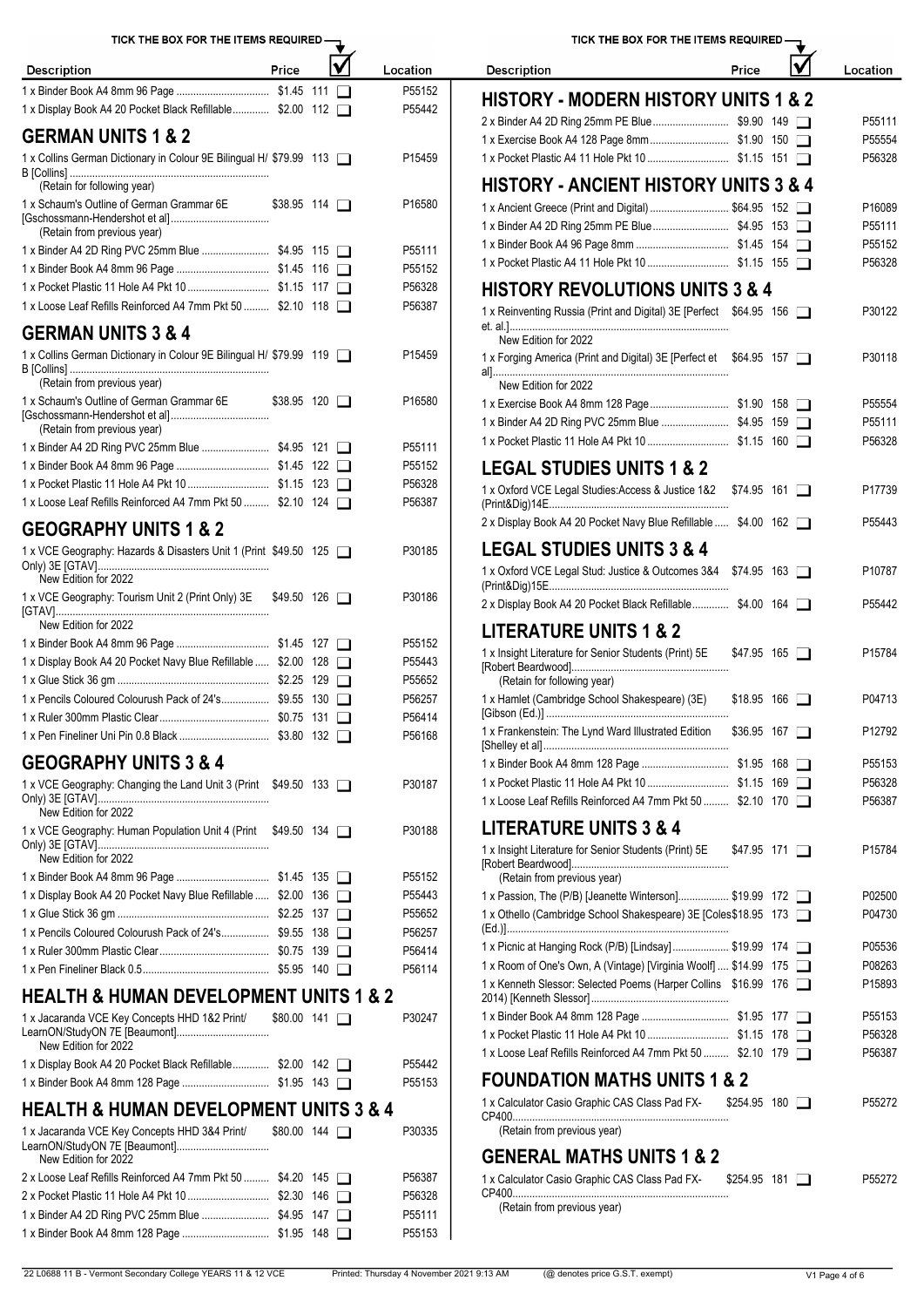| TICK THE BOX FOR THE ITEMS REQUIRED -                                                                                                               |                      |                     |                  | TICK THE BOX FOR THE ITEMS REQUIRED -                                                                                                               |                     |                   |                  |
|-----------------------------------------------------------------------------------------------------------------------------------------------------|----------------------|---------------------|------------------|-----------------------------------------------------------------------------------------------------------------------------------------------------|---------------------|-------------------|------------------|
| <b>Description</b>                                                                                                                                  | Price                |                     | Location         | <b>Description</b>                                                                                                                                  | Price               |                   | Location         |
| <b>MATHS METHODS UNITS 1 &amp; 2</b>                                                                                                                |                      |                     |                  | 1 x Music Manuscript Writing Book 12 Stave 32 Page \$6.20 210                                                                                       |                     |                   | P55918           |
| 1 x Cambridge VCE Senior Math Methods 1&2 (Print & \$89.95 182                                                                                      |                      |                     | P04042           | <b>OUTDOOR &amp; ENVIRONMENTAL STUDIES UNITS 1 &amp; 2</b>                                                                                          |                     |                   |                  |
|                                                                                                                                                     |                      |                     |                  | 1 x Nelson VCE Outdoor & Environmental Studies 1-4 \$82.95 211                                                                                      |                     |                   | P00074           |
| 1 x Calculator Casio Graphic CAS Class Pad FX-                                                                                                      | $$254.95$ 183 $\Box$ |                     | P55272           | (Retain for following year)                                                                                                                         |                     |                   |                  |
| (Retain from previous year)                                                                                                                         |                      |                     |                  |                                                                                                                                                     |                     |                   | P55111           |
| <b>SPECIALIST MATHS UNITS 1 &amp; 2</b>                                                                                                             |                      |                     |                  | 1 x Loose Leaf Refills Reinforced A4 7mm Pkt 50  \$2.10 213                                                                                         |                     |                   | P56387           |
| 1 x Cambridge VCE Senior Spec Maths 1&2 (Print & \$89.95 184                                                                                        |                      |                     | P04050           | <b>OUTDOOR &amp; ENVIRONMENTAL STUDIES UNITS 3 &amp; 4</b>                                                                                          |                     |                   |                  |
| 1 x Calculator Casio Graphic CAS Class Pad FX- \$254.95 185                                                                                         |                      |                     | P55272           | 1 x Nelson VCE Outdoor & Environmental Studies 1-4 \$82.95 214                                                                                      |                     |                   | P00074           |
|                                                                                                                                                     |                      |                     |                  | (Retain from previous year)                                                                                                                         |                     |                   |                  |
| (Retain from previous year)                                                                                                                         |                      |                     |                  |                                                                                                                                                     |                     |                   | P55111           |
| <b>FURTHER MATHS UNITS 3 &amp; 4</b>                                                                                                                |                      |                     |                  | 1 x Loose Leaf Refills Reinforced A4 7mm Pkt 50  \$2.10 216                                                                                         |                     |                   | P56387           |
| 1 x Cambridge VCE Senior Further Maths 3&4 (Print & \$89.95 186                                                                                     |                      |                     | P10861           | <b>PHYSICS UNITS 1 &amp; 2</b>                                                                                                                      |                     |                   |                  |
| 1 x Checkpoints VCE Further Mathematics 3&4 (2022). \$34.95 187                                                                                     |                      |                     | P30309           | PLEASE SELECT ONE OPTION ONLY:                                                                                                                      |                     | <b>Choose One</b> |                  |
| New Edition for 2022                                                                                                                                |                      |                     |                  | <b>OPTION 1: PRINT AND DIGITAL TEXTBOOK</b>                                                                                                         |                     |                   |                  |
| 1 x Calculator Casio Graphic CAS Class Pad FX-                                                                                                      | $$254.95$ 188 $\Box$ |                     | P55272           | 1 x Jacaranda VCE Physics 1&2 Print/LearnON/                                                                                                        | \$80.00 217         |                   | P11155           |
| (Retain from previous year)                                                                                                                         |                      |                     |                  | $-OR -$                                                                                                                                             |                     |                   |                  |
| <b>MATHS METHODS UNITS 3 &amp; 4</b>                                                                                                                |                      |                     |                  | <b>OPTION 2: FOR THOSE STUDENTS WITH SECONDHAND TEXTBOOK</b><br>If you have purchased the above textbook secondhand, then you are still required to |                     |                   |                  |
| 1 x Cambridge VCE Senior Math Methods 3&4 (Print & \$89.95 189                                                                                      |                      |                     | P04040           | purchase the Digital StudyON (Access Code)                                                                                                          |                     |                   |                  |
|                                                                                                                                                     |                      |                     |                  | 1 x Digital Jacaranda VCE StudyON Physics 1 1&2 \$15.00 218 ORDER ONLINE E00957                                                                     |                     |                   |                  |
| 1 x Checkpoints VCE Mathematical Methods 3&4                                                                                                        |                      | $$34.95$ 190 $\Box$ | P30313           |                                                                                                                                                     |                     |                   | P55153           |
| New Edition for 2022                                                                                                                                |                      |                     |                  | 1 x Calculator Casio Scientific FX-82AU Plus II 2E \$38.95 220                                                                                      |                     |                   | P52000           |
| 1 x Calculator Casio Graphic CAS Class Pad FX-                                                                                                      | $$254.95$ 191 $\Box$ |                     | P55272           | (Retain from previous year)                                                                                                                         |                     |                   |                  |
| (Retain from previous year)                                                                                                                         |                      |                     |                  | <b>PHYSICS UNITS 3 &amp; 4</b>                                                                                                                      |                     |                   |                  |
| <b>SPECIALIST MATHS UNITS 3 &amp; 4</b>                                                                                                             |                      |                     |                  | PLEASE SELECT ONE OPTION ONLY:                                                                                                                      |                     | <b>Choose One</b> |                  |
| 1 x Cambridge VCE Senior Spec Maths 3&4 (Print & \$89.95 192                                                                                        |                      |                     | P04052           | <b>OPTION 1: PRINT AND DIGITAL TEXTBOOK</b>                                                                                                         |                     |                   |                  |
| Digital) [Evans, Lipson, Cracknell, Astruc, Jones]<br>1 x Calculator Casio Graphic CAS Class Pad FX-                                                | $$254.95$ 193 $\Box$ |                     | P55272           | 1 x Jacaranda VCE Physics 3&4 Print/LearnON/                                                                                                        | \$80.00221          |                   | P02981           |
|                                                                                                                                                     |                      |                     |                  | $-OR -$                                                                                                                                             |                     |                   |                  |
| (Retain from previous year)                                                                                                                         |                      |                     |                  | <b>OPTION 2: FOR THOSE STUDENTS WITH SECONDHAND TEXTBOOK</b><br>If you have purchased the above textbook secondhand, then you are still required to |                     |                   |                  |
| <b>MATHEMATICS STATIONERY UNITS 1 TO 4</b>                                                                                                          |                      |                     |                  | purchase the Digital StudyON (Access Code)                                                                                                          |                     |                   |                  |
| 4 x Display Book A4 20 Pocket Black Refillable \$8.00 194                                                                                           |                      |                     | P55442           | 1 x Digital Jacaranda VCE StudyON Physics 2 3&4 \$15.00 222 ORDER ONLINE E01533                                                                     |                     |                   |                  |
| 3 x Pen Ballpoint Cap Type Black Medium  \$1.05 196                                                                                                 |                      |                     | P55554<br>P56094 |                                                                                                                                                     |                     |                   |                  |
| 3 x Pen Ballpoint Cap Type Blue Medium \$1.05 197                                                                                                   |                      |                     | P56095           | Edrolo's Physics Units 3&4 - \$33.00 (incl. GST)<br>(The College requires students to purchase this Edrolo Subscription to Online Digital           |                     |                   |                  |
|                                                                                                                                                     |                      |                     | P56096           | Learning Materials. Your subject teacher will provide further information and payments must                                                         |                     |                   |                  |
|                                                                                                                                                     |                      |                     | P56182           | be made online, via your Edrolo account at: edrolo.com.au).                                                                                         |                     |                   |                  |
|                                                                                                                                                     |                      |                     | P56328<br>P56414 |                                                                                                                                                     |                     |                   | P55153           |
| 1 x Eraser Plastic Pencil Large With Sleeve  \$0.40 202                                                                                             |                      |                     | P58510           | 1 x Calculator Casio Scientific FX-82AU Plus II 2E \$38.95 224                                                                                      |                     |                   | P52000           |
| <b>MUSIC PERFORMANCE UNITS 1 &amp; 2</b>                                                                                                            |                      |                     |                  | (Retain from previous year)                                                                                                                         |                     |                   |                  |
|                                                                                                                                                     |                      |                     |                  |                                                                                                                                                     |                     |                   |                  |
| Students to purchase "Auralia" Software Program from the General Office, cost<br>approximately \$40.00. This program is for use at school and home. |                      |                     |                  | <b>PHYSICAL EDUCATION UNITS 1 &amp; 2</b>                                                                                                           |                     |                   |                  |
|                                                                                                                                                     |                      |                     |                  | 1 x Nelson VCE Physical Education 1&2 (Print &                                                                                                      | $$79.95$ 225 $\Box$ |                   | P10901           |
| 1 x VCE Music Perf Music Language Essentials WkBk \$30.95 203                                                                                       |                      |                     | P11696           | 1 x Nelson VCE PE Peak Performance 1&2 Workbook \$29.95 226                                                                                         |                     |                   | P10906           |
| (As this is a workbook it must be purchased NEW)                                                                                                    |                      |                     |                  | (As this is a workbook it must be purchased NEW)                                                                                                    |                     |                   |                  |
|                                                                                                                                                     |                      |                     | P55111           |                                                                                                                                                     |                     |                   | P55153           |
| 1 x Music Manuscript Writing Book 12 Stave 32 Page \$6.20 206                                                                                       |                      |                     | P55151<br>P55918 | 1 x Display Book A4 20 Pocket Navy Blue Refillable  \$2.00 228                                                                                      |                     |                   | P55443           |
|                                                                                                                                                     |                      |                     |                  | <b>PHYSICAL EDUCATION UNITS 3 &amp; 4</b>                                                                                                           |                     |                   |                  |
| <b>MUSIC PERFORMANCE UNITS 3 &amp; 4</b>                                                                                                            |                      |                     |                  | 1 x Nelson VCE Physical Education 3&4 (Print &                                                                                                      | $$79.95$ 229 $\Box$ |                   | P00076           |
| Students to purchase "Auralia" Software Program from the General Office, cost                                                                       |                      |                     |                  | 1 x Nelson VCE PE Peak Performance 3&4 Workbook \$29.95 230                                                                                         |                     |                   | P00075           |
| approximately \$40.00. This program is for use at school and home.                                                                                  |                      |                     |                  |                                                                                                                                                     |                     |                   |                  |
| 1 x VCE Music Perf Music Language Essentials WkBk \$30.95 207                                                                                       |                      |                     | P11697           | (As this is a workbook it must be purchased NEW)                                                                                                    |                     |                   |                  |
| (As this is a workbook it must be purchased NEW)                                                                                                    |                      |                     |                  | 1 x Display Book A4 20 Pocket Navy Blue Refillable  \$2.00 232                                                                                      |                     |                   | P55111<br>P55443 |
|                                                                                                                                                     |                      |                     | P55111           |                                                                                                                                                     |                     |                   | P56328           |
|                                                                                                                                                     |                      |                     | P55151           | 1 x Loose Leaf Refills Reinforced A4 7mm Pkt 50  \$2.10 234                                                                                         |                     |                   | P56387           |
|                                                                                                                                                     |                      |                     |                  |                                                                                                                                                     |                     |                   |                  |

| <b>Description</b>                                                                                                                                                                                                                                                                                      | Price               |                   | Location |
|---------------------------------------------------------------------------------------------------------------------------------------------------------------------------------------------------------------------------------------------------------------------------------------------------------|---------------------|-------------------|----------|
| 1 x Music Manuscript Writing Book 12 Stave 32 Page \$6.20 210                                                                                                                                                                                                                                           |                     |                   | P55918   |
| <b>OUTDOOR &amp; ENVIRONMENTAL STUDIES UNITS 1 &amp; 2</b>                                                                                                                                                                                                                                              |                     |                   |          |
| 1 x Nelson VCE Outdoor & Environmental Studies 1-4 \$82.95 211<br>(Retain for following year)                                                                                                                                                                                                           |                     |                   | P00074   |
|                                                                                                                                                                                                                                                                                                         |                     |                   | P55111   |
| 1 x Loose Leaf Refills Reinforced A4 7mm Pkt 50  \$2.10 213                                                                                                                                                                                                                                             |                     |                   | P56387   |
| <b>OUTDOOR &amp; ENVIRONMENTAL STUDIES UNITS 3 &amp; 4</b>                                                                                                                                                                                                                                              |                     |                   |          |
| 1 x Nelson VCE Outdoor & Environmental Studies 1-4 \$82.95 214<br>(Retain from previous year)                                                                                                                                                                                                           |                     |                   | P00074   |
|                                                                                                                                                                                                                                                                                                         |                     |                   | P55111   |
| 1 x Loose Leaf Refills Reinforced A4 7mm Pkt 50  \$2.10 216                                                                                                                                                                                                                                             |                     |                   | P56387   |
| <b>PHYSICS UNITS 1 &amp; 2</b>                                                                                                                                                                                                                                                                          |                     |                   |          |
| PLEASE SELECT ONE OPTION ONLY :<br><b>OPTION 1: PRINT AND DIGITAL TEXTBOOK</b>                                                                                                                                                                                                                          |                     | <b>Choose One</b> |          |
| 1 x Jacaranda VCE Physics 1&2 Print/LearnON/<br>$-OR -$                                                                                                                                                                                                                                                 | \$80.00 217         |                   | P11155   |
| <b>OPTION 2: FOR THOSE STUDENTS WITH SECONDHAND TEXTBOOK</b><br>If you have purchased the above textbook secondhand, then you are still required to<br>purchase the Digital StudyON (Access Code)                                                                                                       |                     |                   |          |
| 1 x Digital Jacaranda VCE StudyON Physics 1 1&2 \$15.00 218 ORDER ONLINE E00957                                                                                                                                                                                                                         |                     |                   |          |
|                                                                                                                                                                                                                                                                                                         |                     |                   | P55153   |
| 1 x Calculator Casio Scientific FX-82AU Plus II 2E \$38.95 220<br>(Retain from previous year)                                                                                                                                                                                                           |                     |                   | P52000   |
| <b>PHYSICS UNITS 3 &amp; 4</b>                                                                                                                                                                                                                                                                          |                     |                   |          |
|                                                                                                                                                                                                                                                                                                         |                     |                   |          |
| PLEASE SELECT ONE OPTION ONLY:                                                                                                                                                                                                                                                                          |                     | <b>Choose One</b> |          |
| <b>OPTION 1 : PRINT AND DIGITAL TEXTBOOK</b><br>1 x Jacaranda VCE Physics 3&4 Print/LearnON/                                                                                                                                                                                                            | \$80.00221          |                   | P02981   |
| - OR –<br><b>OPTION 2 : FOR THOSE STUDENTS WITH SECONDHAND TEXTBOOK</b><br>If you have purchased the above textbook secondhand, then you are still required to                                                                                                                                          |                     |                   |          |
| purchase the Digital StudyON (Access Code)                                                                                                                                                                                                                                                              |                     |                   |          |
| 1 x Digital Jacaranda VCE StudyON Physics 2 3&4 \$15.00 222 ORDER ONLINE E01533                                                                                                                                                                                                                         |                     |                   |          |
| Edrolo's Physics Units 3&4 - \$33.00 (incl. GST)<br>(The College requires students to purchase this Edrolo Subscription to Online Digital<br>Learning Materials. Your subject teacher will provide further information and payments must<br>be made online, via your Edrolo account at: edrolo.com.au). |                     |                   |          |
|                                                                                                                                                                                                                                                                                                         |                     |                   | P55153   |
| 1 x Calculator Casio Scientific FX-82AU Plus II 2E \$38.95 224                                                                                                                                                                                                                                          |                     |                   | P52000   |
| (Retain from previous year)                                                                                                                                                                                                                                                                             |                     |                   |          |
| <b>PHYSICAL EDUCATION UNITS 1 &amp; 2</b>                                                                                                                                                                                                                                                               |                     |                   |          |
| 1 x Nelson VCE Physical Education 1&2 (Print &                                                                                                                                                                                                                                                          | $$79.95$ 225 $\Box$ |                   | P10901   |
| 1 x Nelson VCE PE Peak Performance 1&2 Workbook \$29.95 226<br>(As this is a workbook it must be purchased NEW)                                                                                                                                                                                         |                     |                   | P10906   |
|                                                                                                                                                                                                                                                                                                         |                     |                   | P55153   |
| 1 x Display Book A4 20 Pocket Navy Blue Refillable  \$2.00 228                                                                                                                                                                                                                                          |                     |                   | P55443   |
| <b>PHYSICAL EDUCATION UNITS 3 &amp; 4</b>                                                                                                                                                                                                                                                               |                     |                   |          |
| 1 x Nelson VCE Physical Education 3&4 (Print &                                                                                                                                                                                                                                                          | $$79.95$ 229 $\Box$ |                   | P00076   |

TICK THE BOX FOR THE ITEMS REQUIRED